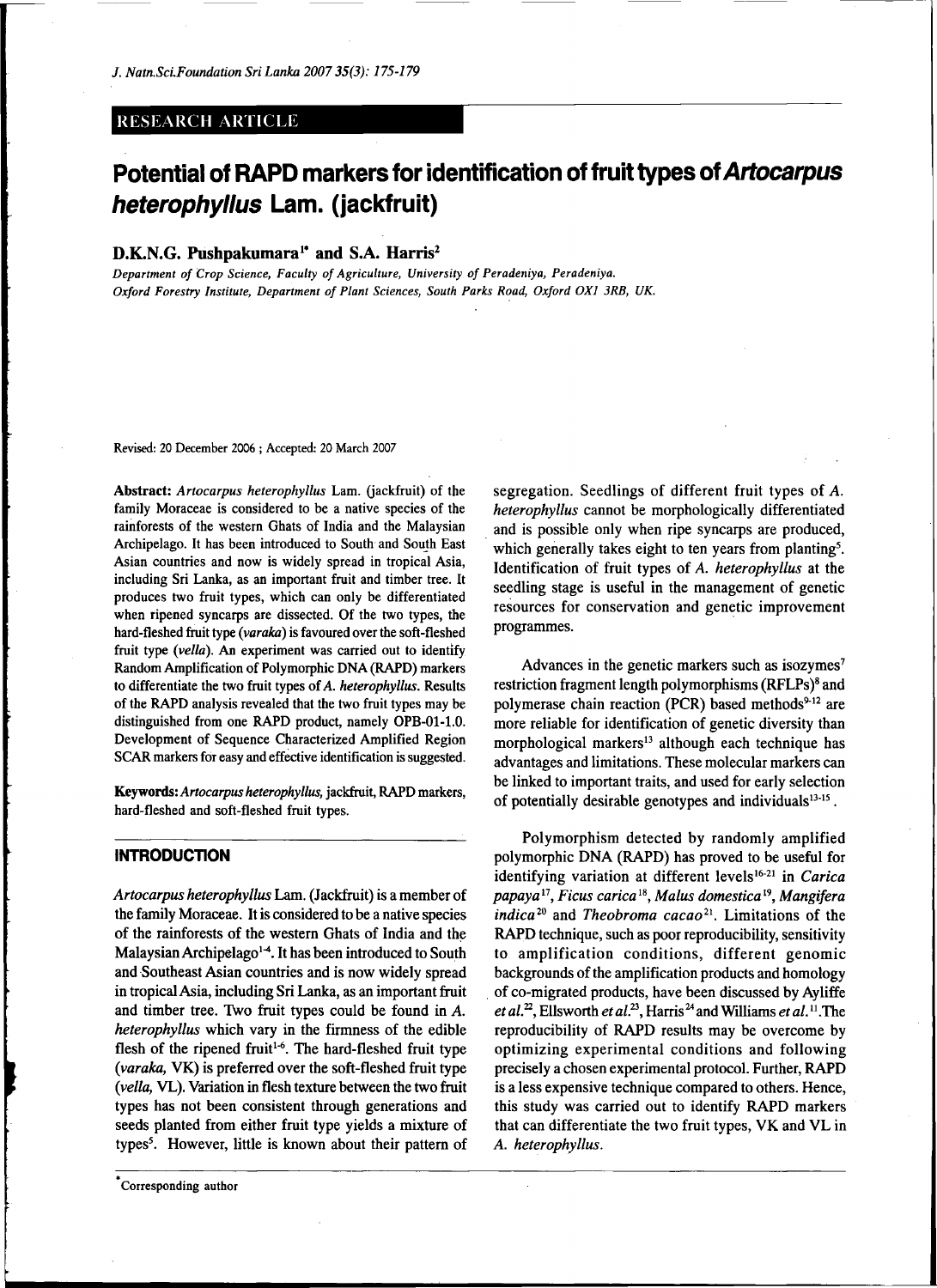## **METHODS AND MATERIALS**

*Plant material:* Leaf material was obtained from trees of known VK and VL types in a naturalized population at Dodangolla. Immature leaf samples (2cm x 2cm) were collected from 35 trees of each fruit type. Leaf samples were placed in labelled re-sealable plastic bags with silica gel for drying. After 24 h, silica gel was removed and the bags of dried leaf samples were stored at -20°C until DNA extraction.

*DNA extraction and amplification:* Total DNA was extracted using Doyle and Doyle<sup>26</sup> approach and DNA extraction and amplification were carried out as described by Pushpakumara *et al<sup>21</sup> .* To determine the optimum amplification conditions and also to ensure the reproducibility of the results, the reaction conditions were standardized using a study and tested at least twice. This study was carried out with five primers (OPB-01 to OPB-05) using a range of DNA concentrations  $(0.5, 1 \text{ and } 2 \mu)$  from original DNA extracts, 1:10,1:50 and 1:100 dilutions) and two annealing temperatures (33 and 35°C). In order to identify any markers that distinguish the two fruit types DNA extracts from two trees of each VK and VL type were screened with 100 primers (Operon kits A, B, E, H and X).

*Separation of amplification products:* Products generated by amplification were separated on  $2\%$  (w/v) agarose gels (Sigma, A6013) prepared with 5 g of agarose in 250 mLof 1 x staphylococcal enterotoxin B (SEB) and stained with ethidium bromide ( $0.5 \mu g/mL$ ). Ten  $\mu L$  of each amplification product, mixed with 1 µL of bromophenol blue, was loaded into the wells of the gel. A 123 bp marker ladder (Life Technologies) was used to determine the size of the resulting amplified DNA products. Gels were electrophoresed at 100 V and 300 mA for 3 h. After staining for 10 min in ethidium bromide solution (1  $\mu$ L/mL), the products were visualized on a UV transilluminator and photographed using Polaroid 667 film. Each amplified product was named by the primer used and size of the product. RAPD data was scored for the presence (+) or absence (-) of products irrespective of the intensity of the product. Amplification products over 1.9 kb were not reproducible, and thus were not scored in the study.

# **RESULTS**

#### **DNA extraction and optimum PCR conditions**

Genomic DNA was successfully extracted from silica geldried leaf samples of *A. heterophyllus* trees, using a modified cetyl trimethyl ammonium bromide (CTAB) procedure. The approximate DNA concentration in the extracts was  $12\eta g/\mu L$ . The original concentration of the DNA extracts was too high for reliable amplification, showing poor amplification with faint, smeared products. The optimal DNA concentration for amplification of A. heterophyllus DNA was found to be 0.5  $\mu$ L of 1:10 dilution (approximately  $0.6$   $\eta$ g), whilst the optimum annealing temperature was 35°C.

# **Amplified products and identification of fruit typespecific RAPD markers**

The approximate size of the amplified products of *A. heterophyllus* ranged from 350 bp to 2.5 kb and the number of products generated per primer varied between 1 (OPA-17, OPE-14, OPH-09) and 11 (OPB-03, OPB-05). Products over 1.9 kb were not reproducible and were highly sensitive to the DNA concentration. The amplified products obtained with primers OPB-01 are shown in Figure 1, whilst the summary of the results obtained from a set of 100 primers used in the study is presented in Table 1.

Only five primers (OPB-01,02,19,20 and OPE-12) showed polymorphism for fruit type and were considered as useful markers to differentiate fruit types of *A. heterophyllus.*  The reproducibility test was carried out for those five primers with 30 trees of each type, and the results showed that only the polymorphism detected with primer OPB-01 was consistently reproducible, whilst others showed inconsistent products in different intensities for both the fruit types. Based on these results, the VK fruit type was distinguishable by the presence or absence of one RAPD product (OPB-01-1.0 kb; Table 2). Despite the very low level of polymorphism between the two fruit types, polymorphism was observed between individuals with 26 primers (Table 1).

### **DISCUSSION**

RAPD marker (OPB-01-1.0) could potentially be used to distinguish the two fruit types in *A. heterophyllus*  (Figure 1; Table 2). The two fruit types of this tetraploid species are not consistently distinguishable on the basis of morphological traits of mature trees  $28,29$ . Furthermore, apart from firmness of the ripened flesh no morphological or phenological differences were observed between two fruit types in a study carried out on flowering and fruiting morphology and phenology<sup>5</sup>. The observation of a large number of common RAPD products (Table 1) may imply that the genetic base of *A. heterophyllus* in Sri Lanka is very narrow and it may be due to a limited initial gene pool since A. *heterophyllus* is an introduction to Sri Lanka.

Occurrence of two fruit types in *A. heterophyllus*  may also be a result of different enzyme activities, or the inhibition of an enzyme/set of enzymes at fruit ripening.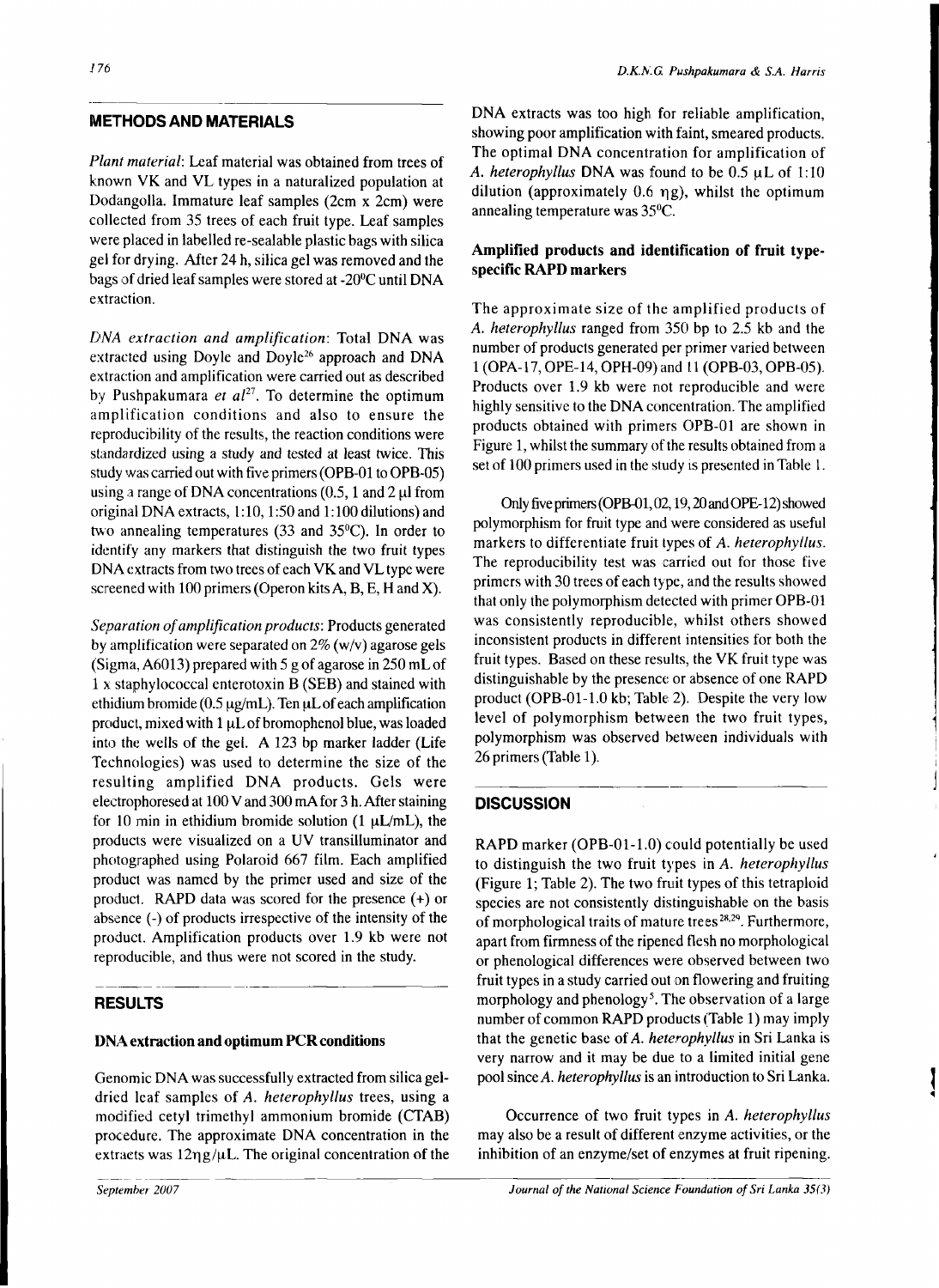In many plant species, the process of fruit ripening and softening is largely the result of enzyme-mediated physico-chemical changes, which are genetically and developmentally regulated<sup>30</sup>. Therefore, differential gene expression patterns that are correlated with changes in growth and physiology have been a source of concern in many studies<sup>31-32</sup>. Results of such studies have revealed that fruit ripening occurs under the control of genes expressed during the ripening process. Studies on biochemical changes during the ripening of the VK and VL fruit types of *A. heterophyllus* revealed a common process of ripening in both the fruit types<sup>33-34</sup>.

It was also suggested that the differences in the texture of the flesh of the ripened syncarps are related to the degree of change of activities in enzymes such as pectin esterase and polygalacturonase towards the early ripening stage. These changes were more marked in the soft-fleshed type, and either arrested or delayed in the hard-fleshed fruit type. Although such evidence supported the developmental expression of enzymes (hence genes), little is known about the gene expression during fruit ripening in *A. heterophyllus<sup>27</sup> .* It may be possible to distinguish the two fruit types using isozymebanding patterns of pectin esterase and





Note: Lanes 2-7 and 8-13 represent individuals from soft- (VL) and hard-fleshed (VK) fruit types, respectively. The size of the molecular weight standards (123 bp DNA marker) in lane 14 is shown in kb whilst lane 1 **represent s th e controlle d amplification .** 

Table 1: Summary of primers used to test the occurrence of fruit type specific molecular markers in A. heterophyllus.

| Type of products                                          | Number of primers | Primers                                                                                                                                                        |
|-----------------------------------------------------------|-------------------|----------------------------------------------------------------------------------------------------------------------------------------------------------------|
| Polymorphic for fruit types                               | 5                 | OPB-01-02, 19-20; OPE-12                                                                                                                                       |
| Polymorphic for individuals                               | 26                | OPA-07-09, 12, 19-20; OPB-02-03, 05-08, 10, 16-17; OPE-09, 13, 17;<br>OPH-02, 04, 15, 19; OPX-06, 07, 09, 13                                                   |
| Monomorphic for fruit types                               | 48                | OPA-02, 04-06, 10-11, 14, 16-18; OPB-04-05, 11, 13-14; OPE-01-04,<br>11, 14-16, 19-20; OPH-03, 05-07, 09, 12-14, 17-18, 20; OPX-01-02, 05,<br>08, 10-12, 16-20 |
| Smeared and complicated bands<br>(difficult to reproduce) | 35                | OPA-01 07-09, 12-13, 19-20; OPB-03, 06-08, 10, 12, 16-18; OPE-05-06,<br>08-09, 13, 17-18; OPH-01-02, 04, 08, 11, 15, 19; OPX-06-07, 09, 13                     |
| No amplified products                                     | 12                | OPA-03, 15; OPB-09, 15; OPE-07, 10; OPH-10, 16; OPX-03-04, 14-15                                                                                               |

*Journal of the National Science Foundation of Sri Lanka 35(3)* September 2007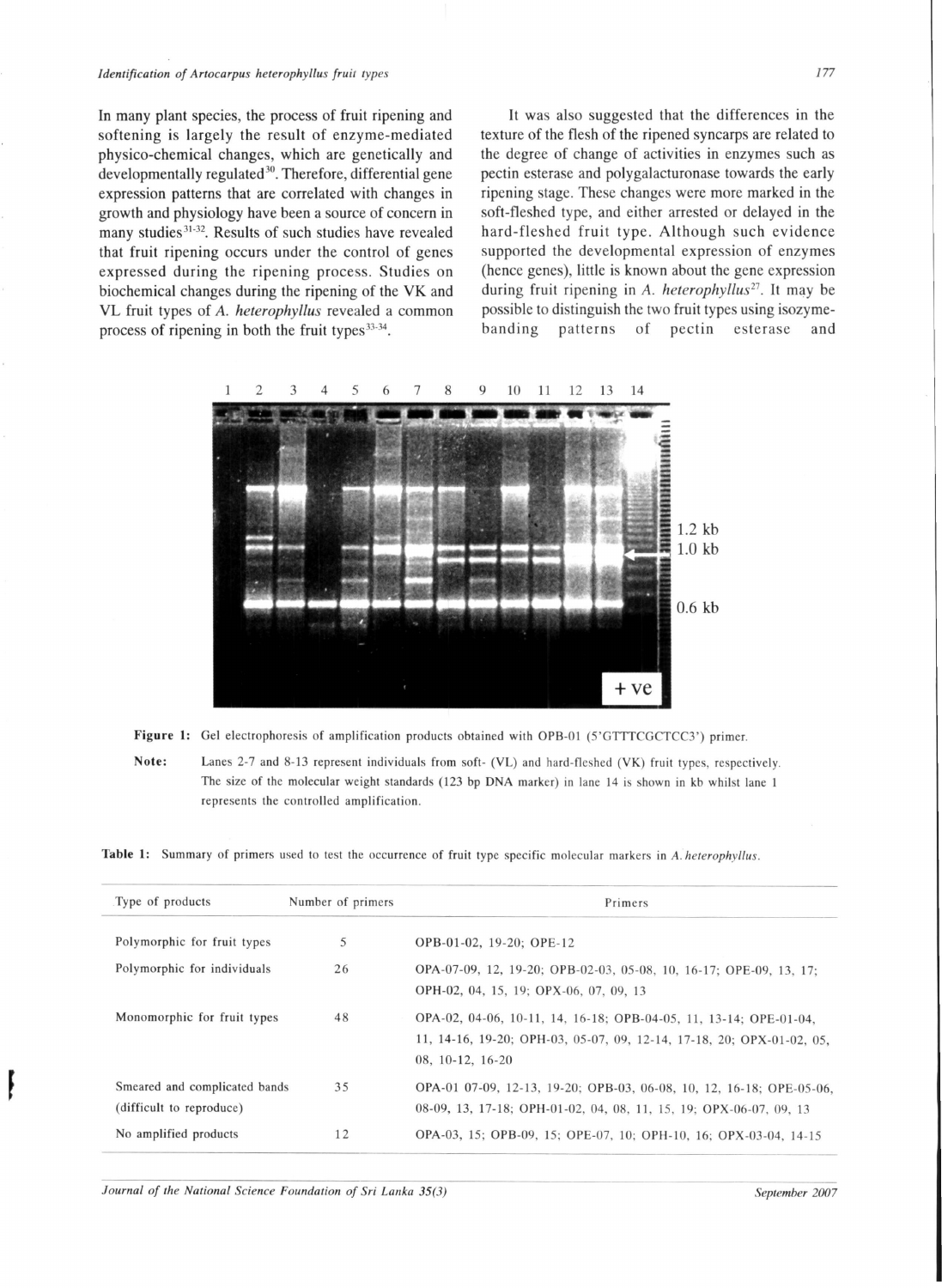|             | Fruit types            |                        |  |
|-------------|------------------------|------------------------|--|
| RAPD marker | Hard-fleshed type (VK) | Soft-fleshed type (VL) |  |
| OPB-01-1.0  | $+$                    | $(-)$                  |  |

**Table 2: RAPD marker used to distinguish fruit types in***<sup>A</sup> . heterophyllus.* 

**Note: Markers are assigned by primer number and product size is given in kb. (+) and (-) indicate presence and absence of marker, respectively.** 

polygalacturonase enzymes; but currently no staining solutions are available for these two enzymes. Furthermore, esterase showed inconsistent banding patterns in the isozyme study of mating system analysis of *A. heterophyllus<sup>21</sup> .* The success of this method may also depend on the plant material used for extraction of enzymes, since enzyme expression at early stages (e.g. in seedling leaf tissues, embryo) may not be the same as at later stages (e.g. in tissue from ripening syncarps). Isozyme analysis also showed low levels of polymorphism in A *heterophyllus,* and only two out of 16 (12.5%) enzyme systems were polymorphic<sup>27</sup>. There was no evidence for consistent fruit type-specific isozyme markers at the three loci scored. Majority of progenies were identified and almost all parents were predicted as heterozygotes $27$ .

Based on the results of the study, *varaka* (hard) and *vella* (soft-fleshed) fruit types of *A. heterophyllus* may be distinguished using OPB-01-1.0 rapid marker. Cloning, sequencing and conversion of the RAPD marker to aSCAR marker for verification of the result and development of highly reproducible and easy markers for effective identification of fruit types at the early stage of growth are suggested.

#### **References**

- 1. Acedo A.L. (1992). Jackfruit biology, production, use, and Philippine research. Monograph number 1. *Forestry/ Fuelwood Research and Development* (F/FRED) *Project.*  Winrock International Institute for Agricultural Development, USA.
- 2. Corner E.J.H. (1981). Moraceae. In: *A Revised Handbook to the Flora of Ceylon.* (Eds. M.D. Dassanayaka & F.R. Fosberg). pp. 213-220. Amerind Publishing, New Delhi.
- 3. Morton J.F. (1965). The jackfruit, *(Artocarpus heterophyllus* Lam.): its culture, varieties and utilization. *Proceeding of the Florida State Horticultural Society*  78:336-344. .
- 4. Purseglove J.W. (1968). *Tropical crops: Dicotyledons 2.*  John Wiley & Sons Inc., New York.
- 5. Pushpakumara D.K.N.G. (1997). *The reproductive biology of Artocarpus heterophyllus* Lam. Unpublished Ph.D. Thesis, University of Oxford, Oxford, UK.
- 6. Yaacob O. & Subhadrabandhu S . (1995). *The production of economic fruit in south-east Asia.* Oxford University Press, Oxford.
- 7. Soltis D.E. & Soltis P.S. (1990). *Isozymes in plant biology.*  Chapman & Hall, London.
- 8. Tanksley S.D., Young N.D., Paterson A.H. & Bonierbale M.W. (1989). RFLP mapping in plant breeding: new tools for an old science. *Bio Technology* 7: 257-264.
- 9. Welsh J. & McClelland M. (1990). Fingerprinting genomes using PCR with arbitrary primers. *Nucleic Acids Research*  18: 7213-7218.
- 10. Williams J.G.K., Kubelik A.R., Livak K.J., Rafalski J.A. & Tingey S.V. (1990). DNA polymorphisms amplified by arbitrary primers are useful as genetic markers. *Nucleic Acids Research* 18: 6531-6535.
- 11. Williams J.G.K., Hanafey M.K., Rafalski J.A. & Tingey S.V. (1993). Genetic analysis using random amplified polymorphic DNA markers. *Methods in Enzymology* 218: 704-740.
- 12. Deragon J.M. & Landry B.S. (1992). RAPD and other PCR-based analyses of plant genomes using DNA extracted from small leaf disks. *PCR Methods & Applications* 1:175-180.
- 13. Newbury H.J. & Ford-Lloyd B.V. (1993). The use of RAPD for assessing variation in plants. *Plant Growth Regulation* 12: 43-51.
- 14. Hormaza J.I., Dollo L. & Polito V.S. (1994). Identification of RAPD marker linked to sex determination in *Pistacia vera* using bulked segregant analysis. *Theoretical & Applied Genetics* 89: 9-13.
- 15. Wright C.P., Penner G.A., O'Donoughue L.S., Burrows V.D., Molnar S.J. & Fedak G (1994). The identification of random amplified polymorphic DNA markers for day length insensitivity in oat. *Genome* 37: 910-914.
- 16. Hadrys H., Balick M. & Schierwater B. (1992). Applications of random amplified polymorphic DNA (RAPD) in molecular ecology. *Molecular Ecology* 1:55-63.
- 17. Stiles J.I., Lemme C, Sondur S., Morshidi M.B. & Manshardt R. (1993). Using randomly amplified polymorphic DNA for evaluating genetic relationships among papaya cultivars. *Theoretical & Applied Genetics* 85: 697-701.
- 18. Khadari B., Lashermes P. & Kjellberg F. (1995). RAPD fingerprints for identification and genetic characterization of fig *(Ficus carica* L.) genotypes. *Journal of Genetics & Breeding* 49: 77-86.
- 19. Koller B., Lehmann A., McDermott J.M. & Gessler C. (1993). Identification of apple cultivars using RAPD markers. *Theoretical & Applied Genetics* 85: 901-904.

*Journal of the National Science Foundation of Sri Lanka 35(3)*